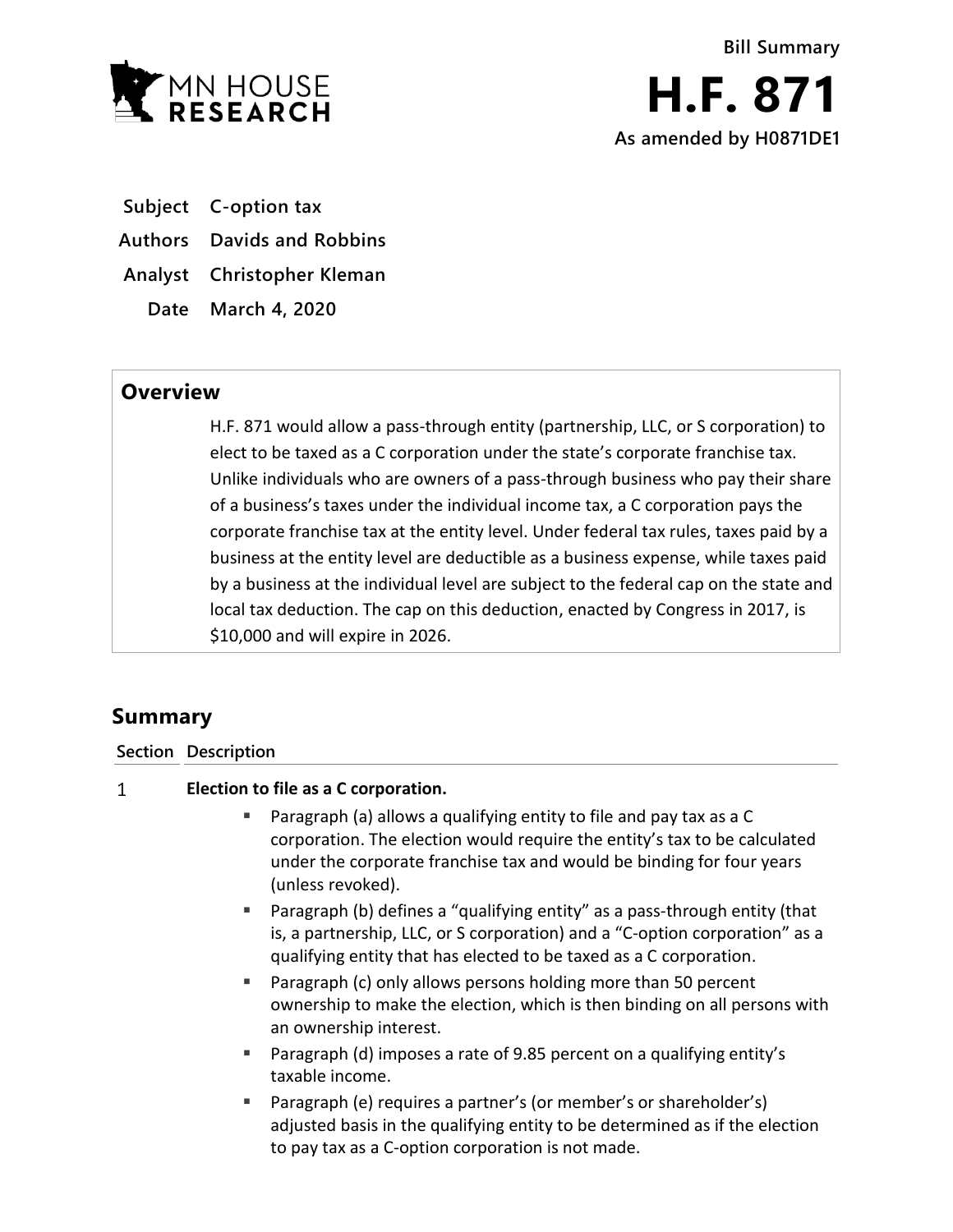### **Section Description**

- Paragraph (f) allows the commissioner to prescribe the content, format, and manner of a C-option corporation's return.
- Paragraph (g) prohibits a qualifying entity from having a partnership, LLC, or corporation as a member or partner.

Effective date: Taxable years beginning after December 31, 2019.

#### $\overline{2}$ **Income of partners, members, or shareholders.**

Allows a subtraction for an individual for an amount of the tax paid by a C-option corporation. An individual that is a partner, member, or shareholder of a qualifying entity may claim the subtraction, which is equal to the amount of the partner's, member's, or shareholder's pro rata share of the entity's Minnesota-apportioned income.

Effective date: Taxable years beginning after December 31, 2019.

#### $\overline{3}$ **Schedules of rates for individuals, estates, and trusts.**

Amends the rules for computing a nonresident's tax by subtracting the amount of the subtraction in section 2 from the nonresident's numerator and denominator in the fraction by which the nonresident's tax liability is multiplied.

Effective date: Taxable years beginning after December 31, 2019.

#### $\overline{4}$ **Definitions; alternative minimum tax.**

Includes the subtraction in section 2 in the list of subtractions that may be taken when calculating alternative minimum taxable income under the individual AMT.

Effective date: Taxable years beginning after December 31, 2019.

#### 5 **Withholding by partnerships.**

Exempts a partnership from the withholding rules if it has elected to be taxed as a Coption corporation.

Effective date: Taxable years beginning after December 31, 2019.

#### 6 **Withholding by S corporations.**

Exempts an S corporation from the withholding rules if it has elected to be taxed as a C-option corporation.

Effective date: Taxable years beginning after December 31, 2019.